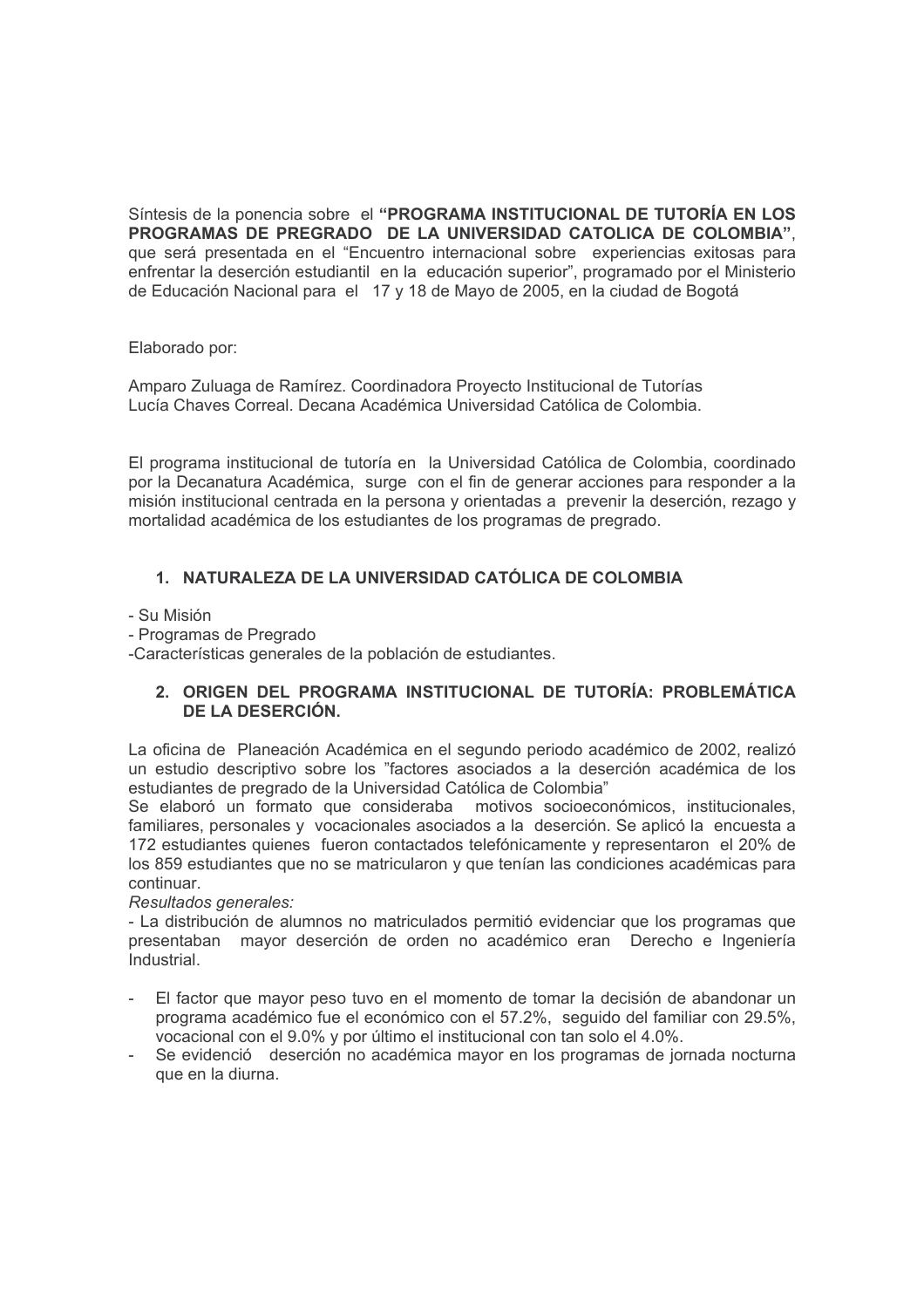Dicho estudio planteó a la universidad la necesidad de desarrollar estrategias como la tutoría con el fin de prevenir y minimizar la deserción.

Actualmente se poseen datos comparativos de la tasa de deserción diurno- nocturno así como del estado actual de los estudiantes en situaciones académicas vulnerables a la deserción, los cuales justifican la importancia del Programa Institucional de tutoría.

#### EL PROGRAMA INSTITUCIONAL DE TUTORÍA. DESCRIPCIÓN DE LA  $3<sub>1</sub>$ **EXPERIENCIA**

## 3.1 Tiempo que lleva el desarrollo de la experiencia de Tutoría en la UCC

- Antecedentes: desde 1985
- Reconstrucción de la experiencia, diseño del Programa Institucional de Tutoría a partir de la fundamentación conceptual y metodológica: 2003 y segundo periodo académico de 2004
- Implementación del programa: segundo periodo académico de 2004 y año 2005

## 3.2 Metodología

#### 3.3 Fases

| <b>FECHA</b>                                | <b>ACTIVIDAD</b>                                                                                                                                                                                                                                                                                                              | <b>PRODUCTO</b>                                                                                                                                                                                                           |
|---------------------------------------------|-------------------------------------------------------------------------------------------------------------------------------------------------------------------------------------------------------------------------------------------------------------------------------------------------------------------------------|---------------------------------------------------------------------------------------------------------------------------------------------------------------------------------------------------------------------------|
| Primera fase<br>(Febrero a Junio de 2003)   | Diagnóstico                                                                                                                                                                                                                                                                                                                   | Matriz:"Realidad actual de<br>la tutoría en la Universidad<br>Católica de Colombia".                                                                                                                                      |
| Segunda fase<br>(Julio a Diciembre de 2003) | Análisis de referentes :<br>- Educación Superior<br>-Teorías, conceptos<br>V <sub>1</sub><br>revisión<br>de<br>algunos<br>modelos<br>tutoría,<br>de<br>nacionales y extranjeros<br>$\overline{\phantom{a}}$<br>FL.<br>contexto de<br>la<br>Católica<br>Universidad<br>de<br>Colombia:<br>Proyecto<br>Educativo Institucional. | Documento<br>base:<br>"lineamientos conceptuales<br>metodológicos<br>del<br><b>V</b><br>Programa Institucional<br>de<br>tutoría"<br>- Concepto de tutoría en la<br>Universidad<br>Católica<br>de<br>Colombia (mentefacto) |
| Tercera fase:<br>(Febrero a Junio de 2004)  | Operacionalización                                                                                                                                                                                                                                                                                                            | -Ubicación en la estructura<br>organizacional<br>-Procesos de la tutoría<br>-Funciones<br>-Horas requeridas<br>-Instrumentos<br>-El insumo de Información<br>-Relaciones<br>otras<br>con<br>instancias de la universidad  |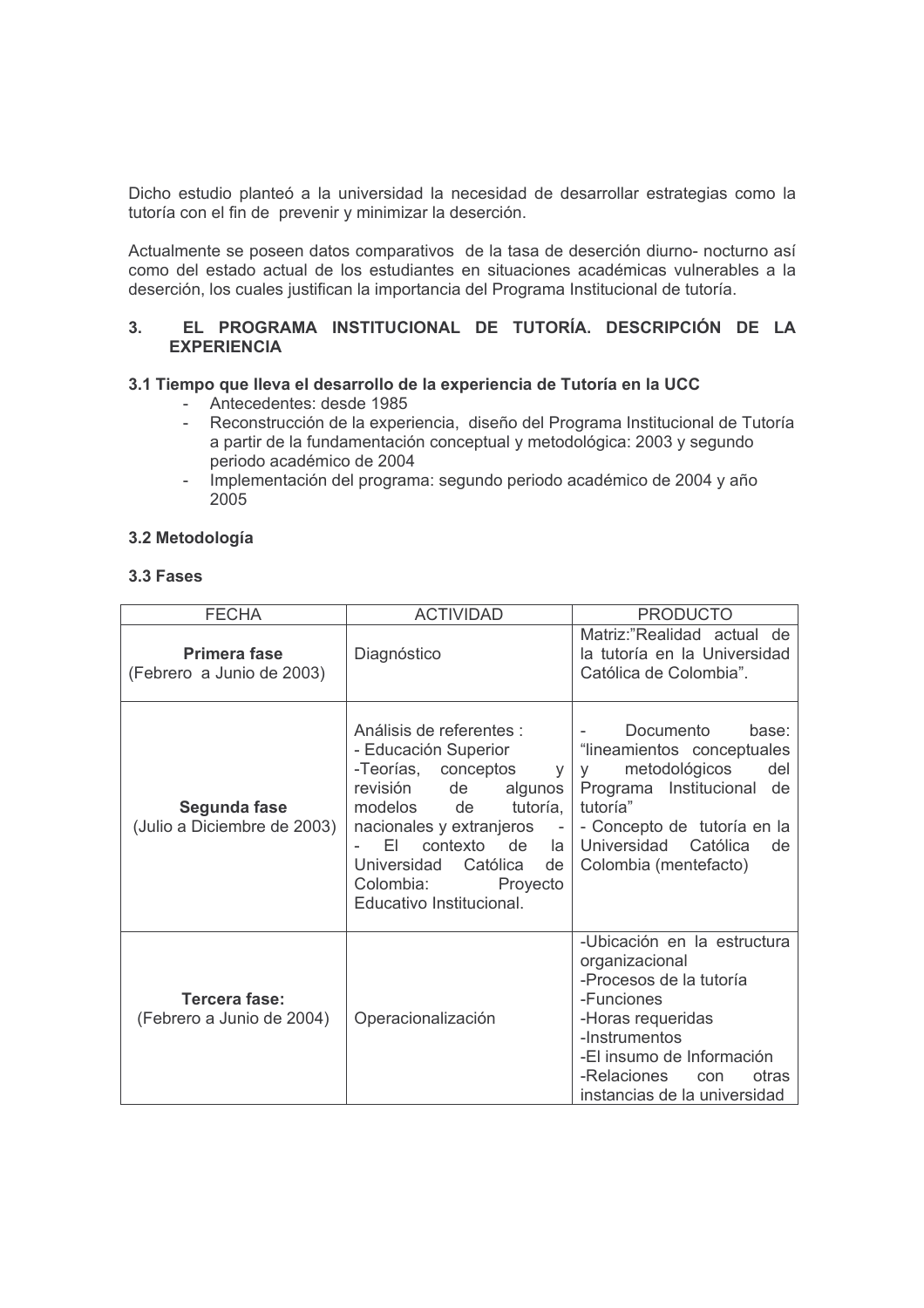| <b>Cuarta fase:</b><br>(Julio 2004 - actualmente)                  | Implementación          | - Tutoría<br>de orientación:<br>estudiantes<br>de<br>primero,<br>segundo y tercer semestre<br>Tutoría<br>académica:<br>estudiantes<br>de todos los<br>semestres los estudiantes<br>académica<br>situación<br>en<br>crítica<br>de<br>(reglamento                                                  |
|--------------------------------------------------------------------|-------------------------|--------------------------------------------------------------------------------------------------------------------------------------------------------------------------------------------------------------------------------------------------------------------------------------------------|
|                                                                    |                         | estudiantes)<br>y<br>en<br>situaciones especiales<br>de<br>reingreso y transferencia.                                                                                                                                                                                                            |
| <b>Quinta fase</b><br>2003- actualmente (tutores<br>coordinadores) | Capacitación de tutores | - Reuniones de dos horas<br>semanales<br>con el grupo<br>integrado por los docentes<br>coordinadores del programa<br>de tutoría de las diferentes<br>facultades                                                                                                                                  |
| Segundo periodo<br>académico de 2004 (tutores<br>orientadores)     |                         | eventos<br>Dos.<br>de<br>capacitación<br>la<br>con<br>participación<br>de<br>100<br>docentes de las diferentes<br>facultades.                                                                                                                                                                    |
| <b>Sexta fase</b><br>Año 2004-2005                                 | Evaluación              | -Paralelamente<br>la<br>a<br>implementación<br>ha<br>se<br>realizado<br>evaluación<br>permanente del programa<br>con el fin de hacer ajustes<br>de<br>acuerdo<br>las<br>a<br>condiciones de viabilidad.<br>- Indicadores de evaluación<br>- Informes semestrales de<br>evaluación de resultados. |
| Año 2006                                                           |                         | - Se proyecta la evaluación<br>del Programa                                                                                                                                                                                                                                                      |

## 3.4 Qué se entiende por tutoría en la Universidad Católica de Colombia:

En el contexto general del mejoramiento de la calidad de la educación superior, y en el particular de las exigencias legales respecto a los créditos académicos, en la Universidad Católica de Colombia, se entiende la tutoría como un programa institucional de orientación educativa, mediado por el acompañamiento a los estudiantes por parte de los docentes, durante su permanencia en la universidad, cuya finalidad es promover el desarrollo humano, la formación integral, y el aprendizaje autónomo, en coherencia con la misión expresada en el Proyecto Educativo Institucional.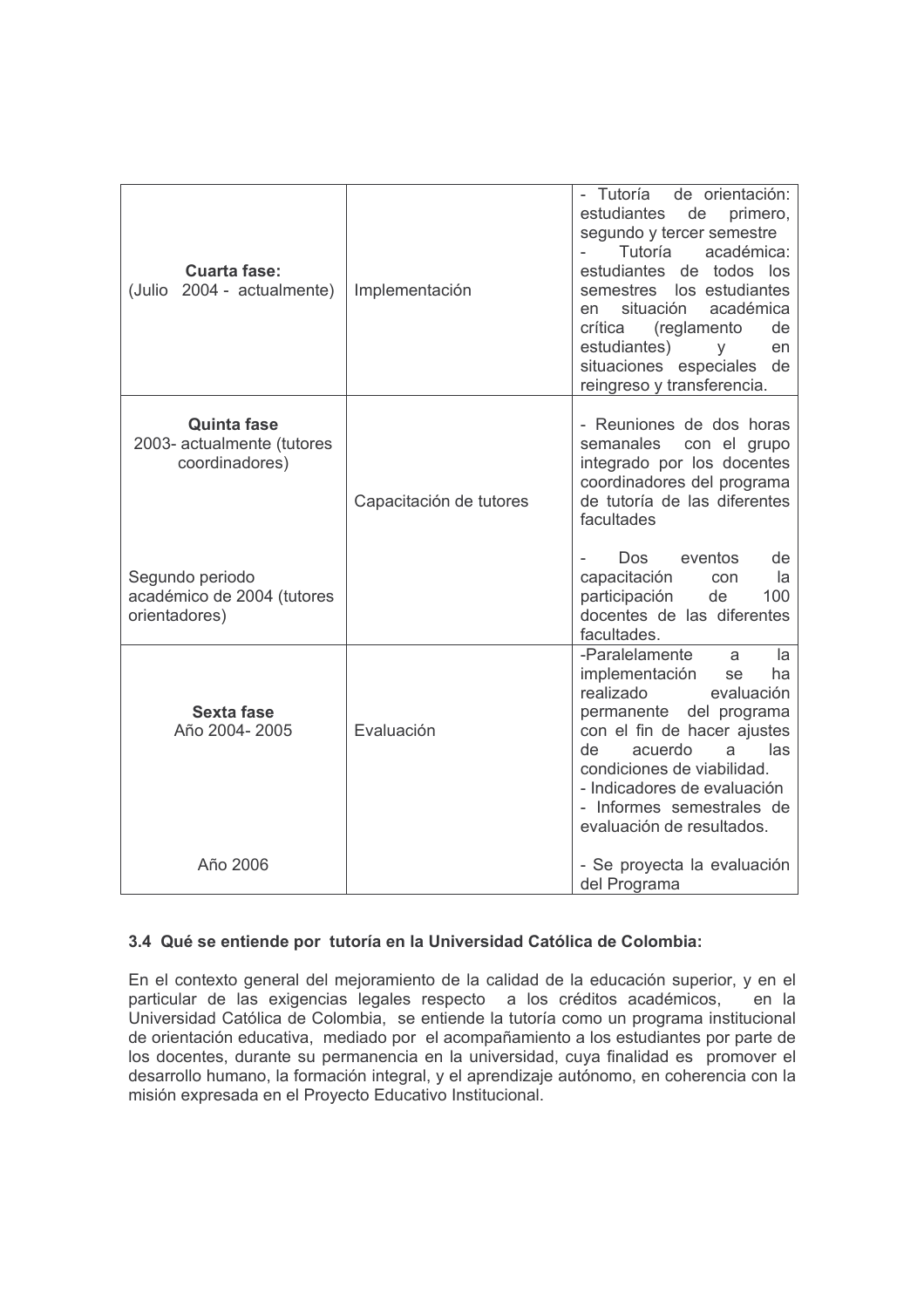Su carácter fundamentalmente preventivo, contribuye a la permanencia de los estudiantes en la universidad, a disminuir los índices de rezago y deserción y de manera fundamental a que los estudiantes asuman con sentido la vida universitaria, personal. social, profesional, laboral, familiar y de servicio al país, en torno a un proyecto de vida integral.

El programa de tutoría en la universidad se desarrolla en dos modalidades: Tutoría académica y tutoría de orientación.

Tutoría académica: es inherente a la función docente, es decir, todo profesor debe brindar tutoría a los estudiantes de su asignatura, tal como se concibe en la concepción actual de créditos académicos. De manera específica, los docentes de tiempo completo, en el marco del programa institucional de tutoría, brindan atención personalizada a aquellos estudiantes de su asignatura que se encuentran en situación académica crítica o de vulnerabilidad a la deserción.

Tutoría de orientación: Es el acompañamiento individual y grupal que se brinda a los estudiantes en su proceso de formación no sólo en lo académico sino en las diferentes dimensiones de la persona: vocacional, relacional, afectiva, trascendente. Este servicio cubre los tres primeros semestres, es decir, se inicia con los estudiantes que ingresan a primer semestre, continua el acompañamiento para los mismos estudiantes en segundo v luego en tercer semestre.

La tutoría grupal se realiza mediante el desarrollo de talleres a lo largo del semestre, para lo cual se solicita en el horario de los estudiantes una franja de dos horas semanales para tutoría. Estos talleres permiten al estudiante asumir la carrera y la vida universitaria en el marco de un proyecto de vida y de formación de competencias ligadas al aprender a conocer, aprender a hacer, aprender a convivir, aprender a ser, teniendo en cuenta la proyección del estudiante hacia el entorno profesional - laboral.

## 3.5 Procesos de la tutoría

- Planeación: mediante este proceso se elaboran indicadores de resultados, el programa y cronograma de acciones de tutoría para el semestre.
- Reconocimiento: desde el primer periodo académico de 2003, se está aplicando un instrumento que permite caracterizar a los estudiantes que ingresan a primer semestre, en variables académicas, sociodemográficas, personales, familiares, laborales, de financiación.

La caracterización de los estudiantes, en otras dimensiones de la persona. tales como la social, afectiva, relacional, trascendente, y el reconocimiento no sólo de los problemas sino también de los talentos y potencialidades, se logra mediante ejercicios grupales desarrollados durante el semestre, que permiten establecer un diagnóstico de debilidades, oportunidades, fortalezas y amenazas (DOFA), a partir del cual se plantean las estrategias de seguimiento, orientación y formación de los estudiantes.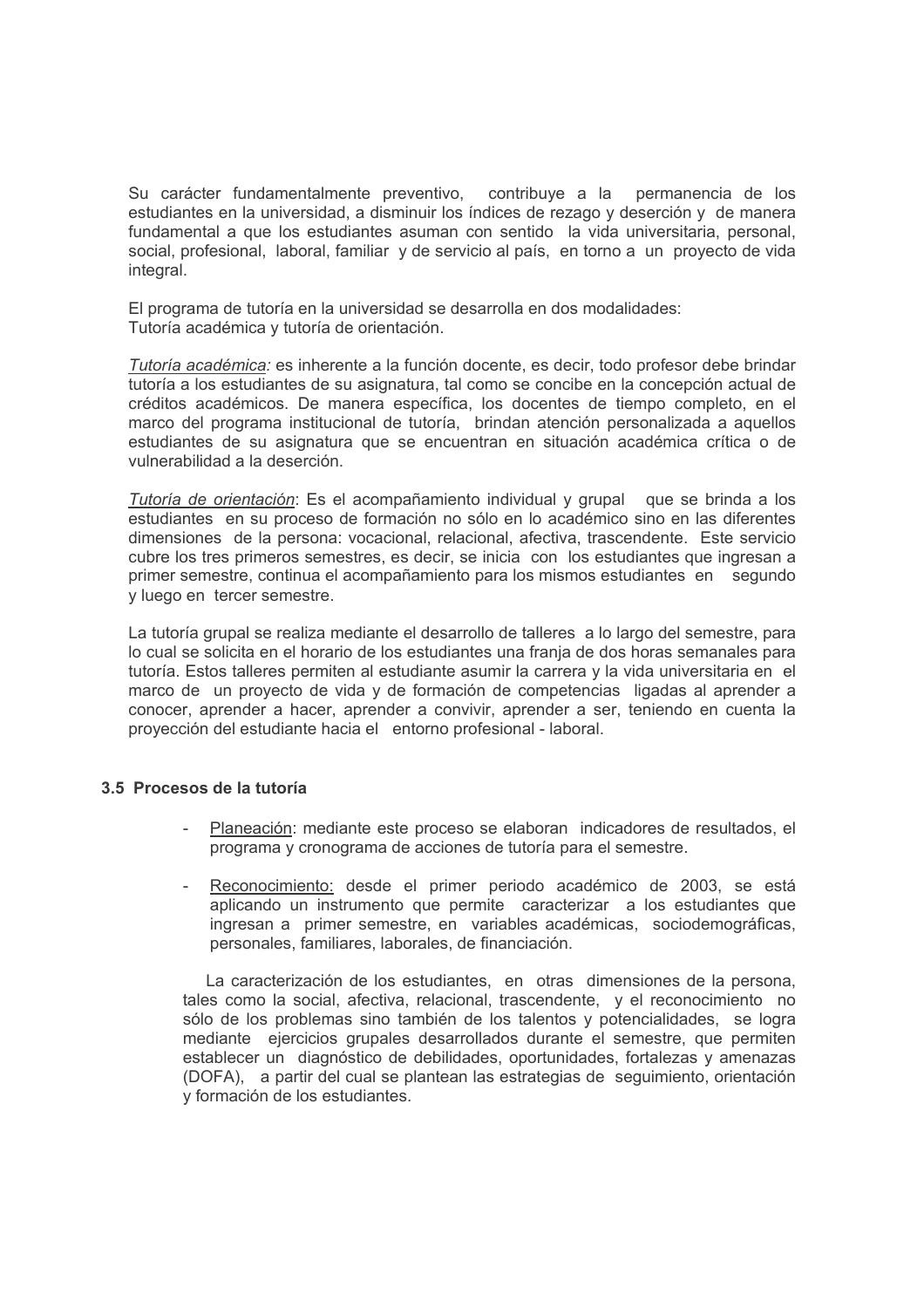- Seguimiento: es el acompañamiento individual y grupal brindado a los estudiantes en su proceso formativo; de primero a tercer semestre en la tutoría de orientación y durante un periodo académico cuando se trata de la tutoría académica

## Formación:

\*Con los estudiantes de primero a tercer semestre, en el marco de la tutoría de orientación se realizan los talleres de formación en torno a proyecto de vida y a partir de algunas de las problemáticas identificadas en los estudiantes de la Universidad Católica de Colombia.

\*Con los docentes tutores se realizan eventos de capacitación con el fin de brindar información, conceptos, metodologías y técnicas para el ejercicio de la labor tutorial con los estudiantes.

\*Se pretende en un corto plazo, ofrecer un diplomado sobre: "La tutoría en la educación Superior", abierto a otras instituciones educativas.

\*Dinamizar la generación de conocimiento en los diferentes programas mediante la identificación de problemas de investigación en el ámbito de la tutoría.

Evaluación : se entiende como el proceso sistemático de recolección y análisis de información, destinado a describir el estado de las acciones de tutoría en cada facultad, con el fin de emitir juicios de valor sobre su adecuación a los criterios propios del programa Institucional y a partir de dichos juicios orientar la toma de decisiones.

## 3.6 Actores

- Grupo coordinador del programa institucional: conformado por la decana académica, directora del programa, una coordinadora general y un profesor coordinador del programa de tutoría en cada programa.
- Tutor Coordinador de Facultad: proporciona las directrices a los tutores orientadores en cada facultad; coordina, hace seguimiento y controla las acciones de tutoría. Recopila la información requerida y canaliza los estudiantes hacia la tutoría académica o hacia los servicios que ofrece la universidad.
- sequimiento de los Tutor orientador: realiza los procesos de reconocimiento y estudiantes de primero a tercer semestre que se le han encomendado, mediante atención individual y grupal. Desarrolla los talleres de formación relacionados con provecto de vida.
- Tutor académico: Es el docente de una asignatura, quien asiste a los estudiantes que presentan situaciones académicas críticas en su materia.
- Estudiantes: La tutoría de orientación es reguerida para los estudiantes de primero. segundo y tercer semestre, dado que son los semestres más vulnerables a la deserción y mortalidad académica. Se distribuyen en grupos de 25 a 30 estudiantes por tutor orientador. La tutoría académica, de carácter voluntario, se brinda a los estudiantes de todos los semestres en condición académica crítica.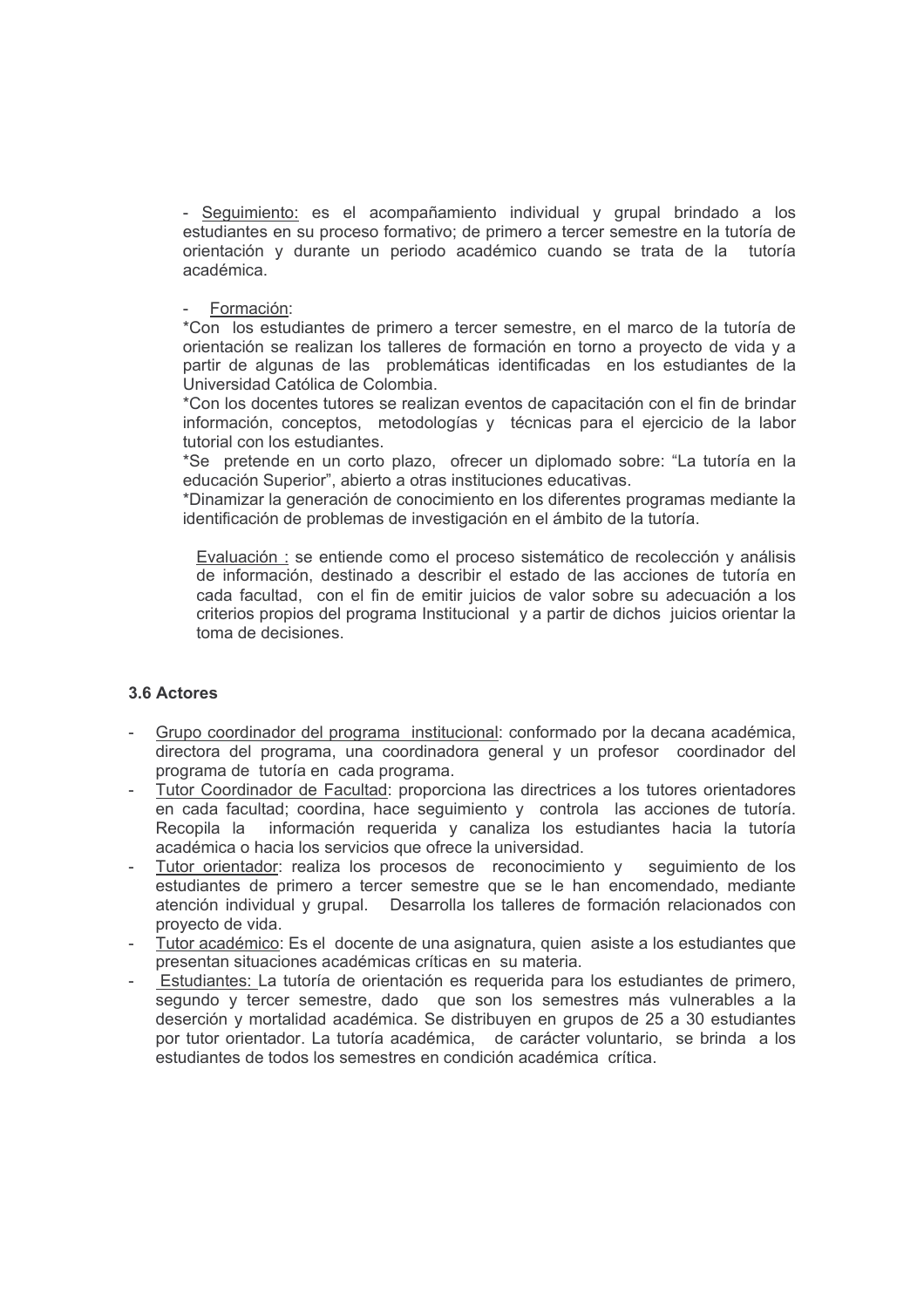## 4. RELACIONES DEL PROGRAMA INSTITUCIONAL DE TUTORÍA CON DIFERENTES **INSTANCIAS DE LA UNIVERSIDAD.**

- Admisiones, Registro y Control
- Planeación académica
- Administrativos de la facultad
- Bienestar universitario.
- Extensión universitaria
- Área de Humanidades.
- Área financiera.
- Familia

#### 5. RELEVANCIA. 5.1 Resultados:

- Algunos indicadores de resultados de la tutoría académica brindada a estudiantes, en el año 2004.

- Efectos del Programa en los profesores
- Canalización de la información obtenida sobre los estudiantes.

- Experiencia piloto que permitió poner en ejercicio la propuesta sobre talleres de formación alrededor del eje "proyecto de Vida".

- Comunidades virtuales.
- Cambios cualitativos en la práctica de la tutoría a partir del año 2003.
- Nivel actual de desarrollo del programa en las diferentes facultades.

## 5.2 Dificultades relacionadas con:

- Número de tutores capacitados para el ejercicio de la tutoría de orientación
- Aspectos logísticos
- Mayor valoración de la dimensión académica frente a las otras dimensiones de la persona
- Cultura de la Tutoría
- Tutoría con la población de la iornada nocturna.
- Motivación de los estudiantes.
- El carácter voluntario de la tutoría
- Validación y evaluación de experiencia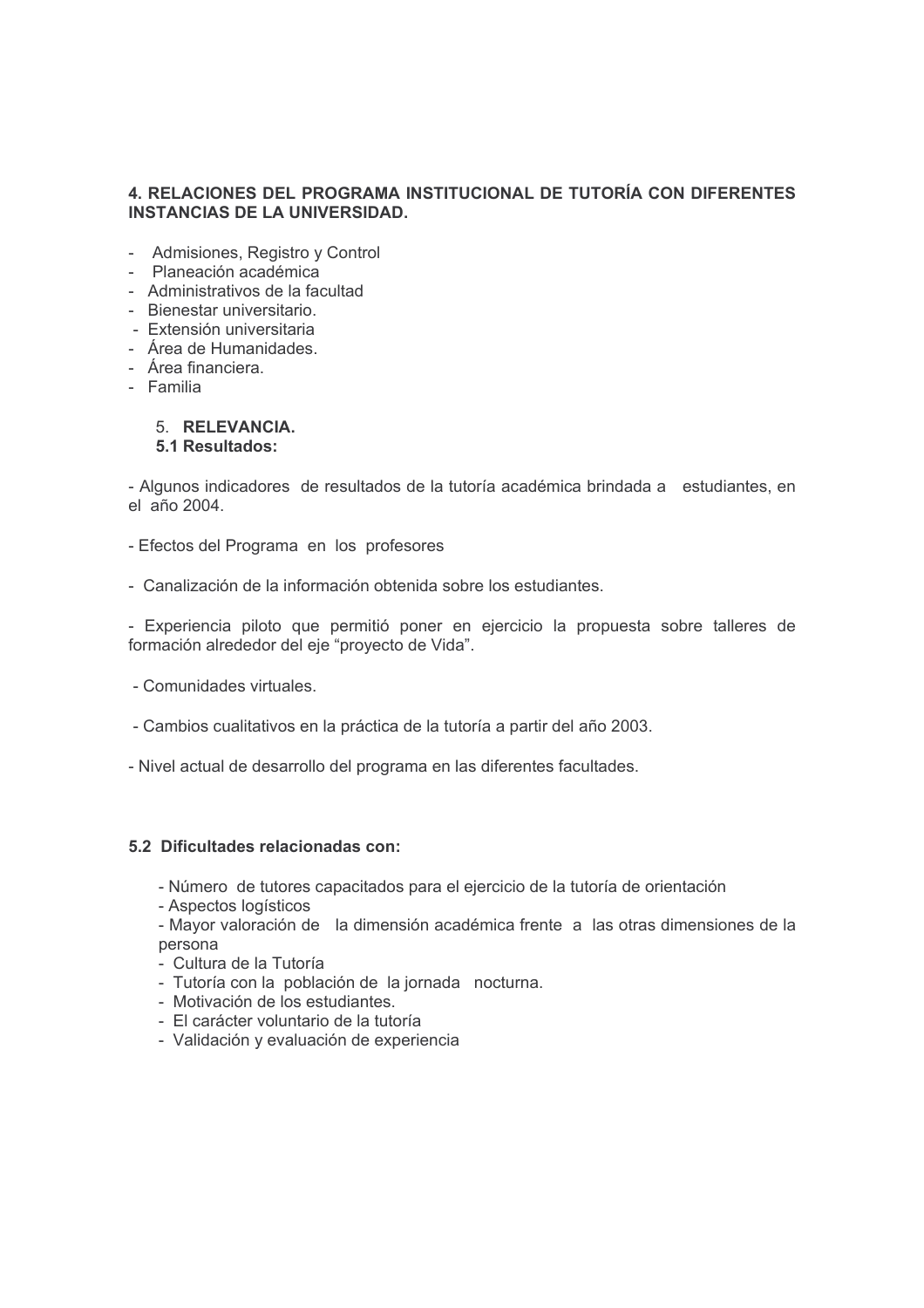## **BIBLIOGRAFÍA**

ALCALDÍA MAYOR DE BOGOTA. Qué es prevención integral. Unidad coordinadora de prevención integral. N° 1

ALCALDÍA MAYOR DE BOGOTA. Droga y reconstrucción cultural Qué es prevención integral. Unidad coordinadora de prevención integral. N°2

ANUIES. Programas Tutoría 2000 Institucionales de ARIZA. G. Evaluación del Programa de Acompañamiento Tutorial de la Facultad de Psicología de la Universidad Católica. Tesis de Grado. 2003

BAUDRIT, Alain. El tutor: Procesos de tutela entre los alumnos. Ed. Paidos 1999. profesor, ser tutor. Ed. Herque, España, BOZA, Angel, y otros. Ser 2001. CASARES Y SILICEO, (1999). Planeación de Vida y Carrera. Ed. Limusa, México, Stephen. Los siete hábitos de la gente eficaz. Paidos. COVEY R., 1992 DELORS Y OTROS. (1996). La Educación encierra un tesoro. Ediciones UNESCO.

INFORME FINAL Convenio 107/2002. Elementos para una política de retención. Vol. 3. Bogotá: universidad Nacional de Colombia- Icfes, Octubre de 2003.

FLÓREZ, R. (2001). Investigación Educativa y Pedagógica. McGraw Hill: Bogotá. GÓMEZ BUENDIA Hernando. Educación, La agenda del siglo XXI: Hacia un desarrollo humano. PNUd. TM editores, 1998.

MACDONALD, ROSS, PHD, El Maestro Tutor, quía para una Tutoría más efectiva. Cambridge Stratford, 1996.

MANFRED Max Neef. Desarrollo a escala humana.

MEJIA, William, ICFES, Manual del Tutor, Serie de Manuales de Apoyo, ICFES, 1984.

MEMORIAS Primer Congreso Internacional de Tutores y Consejeros en la Educación Superior. Bogotá Universidad Nacional de Colombia. Octubre de 2004.

MERTZ, Catalina y Uauy, Carolina. Políticas y Programas para la prevención de la deserción en Chile, Chile Fundación Paz Ciudadana, 2002

MONCAYO. Victor Manuel. Nuestro aporte a la construcción colectiva de la Universidad Nacional de Colombia. Informe de Gestión 1997-2003.

MÜLLER, Marina, Docentes Tutores, Ed. Bonum, 2001

OROZCO, L.E. (1999). La formación Integral. Mito o Realidad. Ediciones Uniandes. Colombia. México, 2002

PARSLOE, Eric.WRAY, Monika. Coaches y Mentores. Métodos para mejorar el aprendizaje. Panorama, 2003